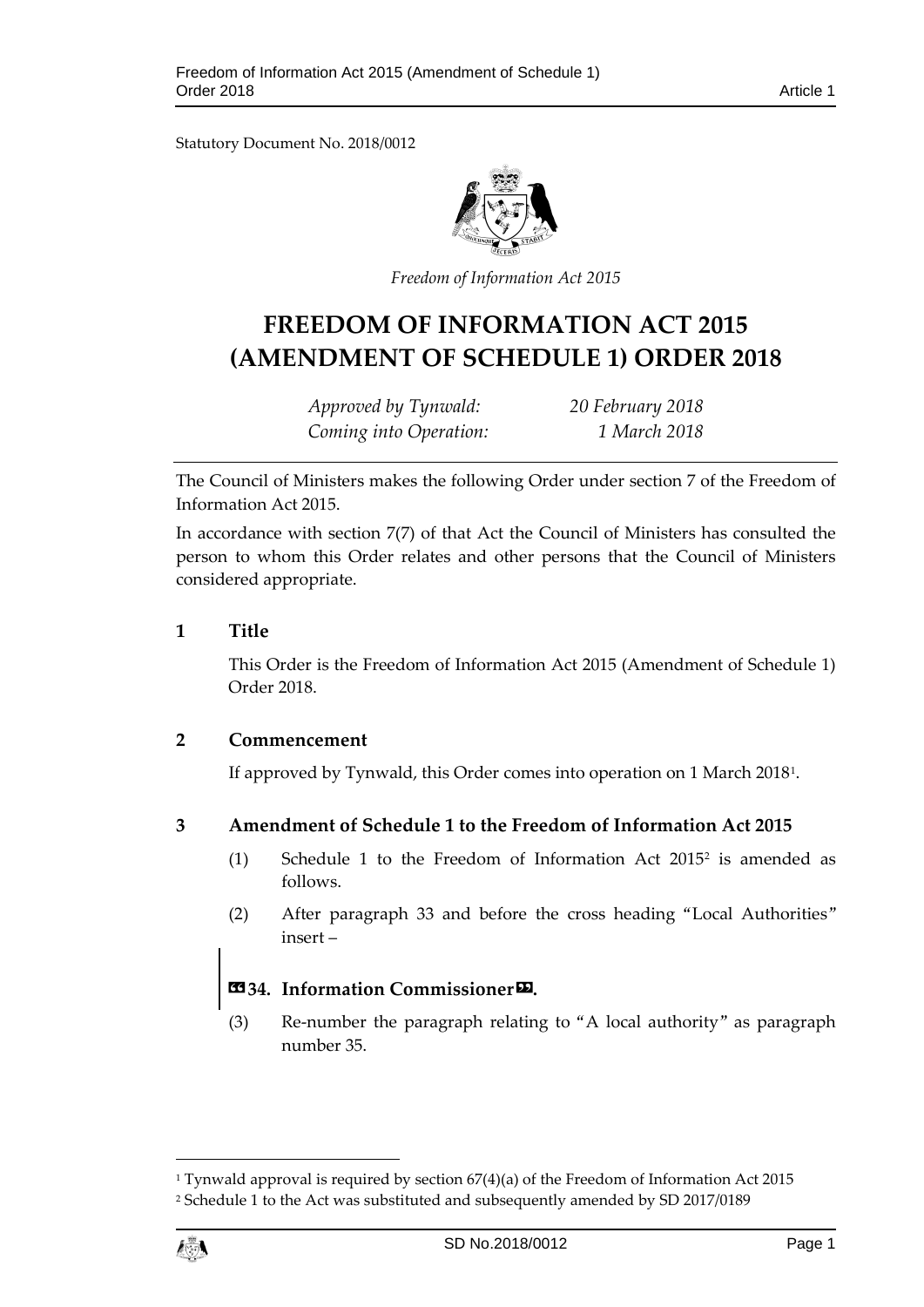#### **MADE 20 FEBRUARY 2018**

### **W GREENHOW**

*Chief Secretary*